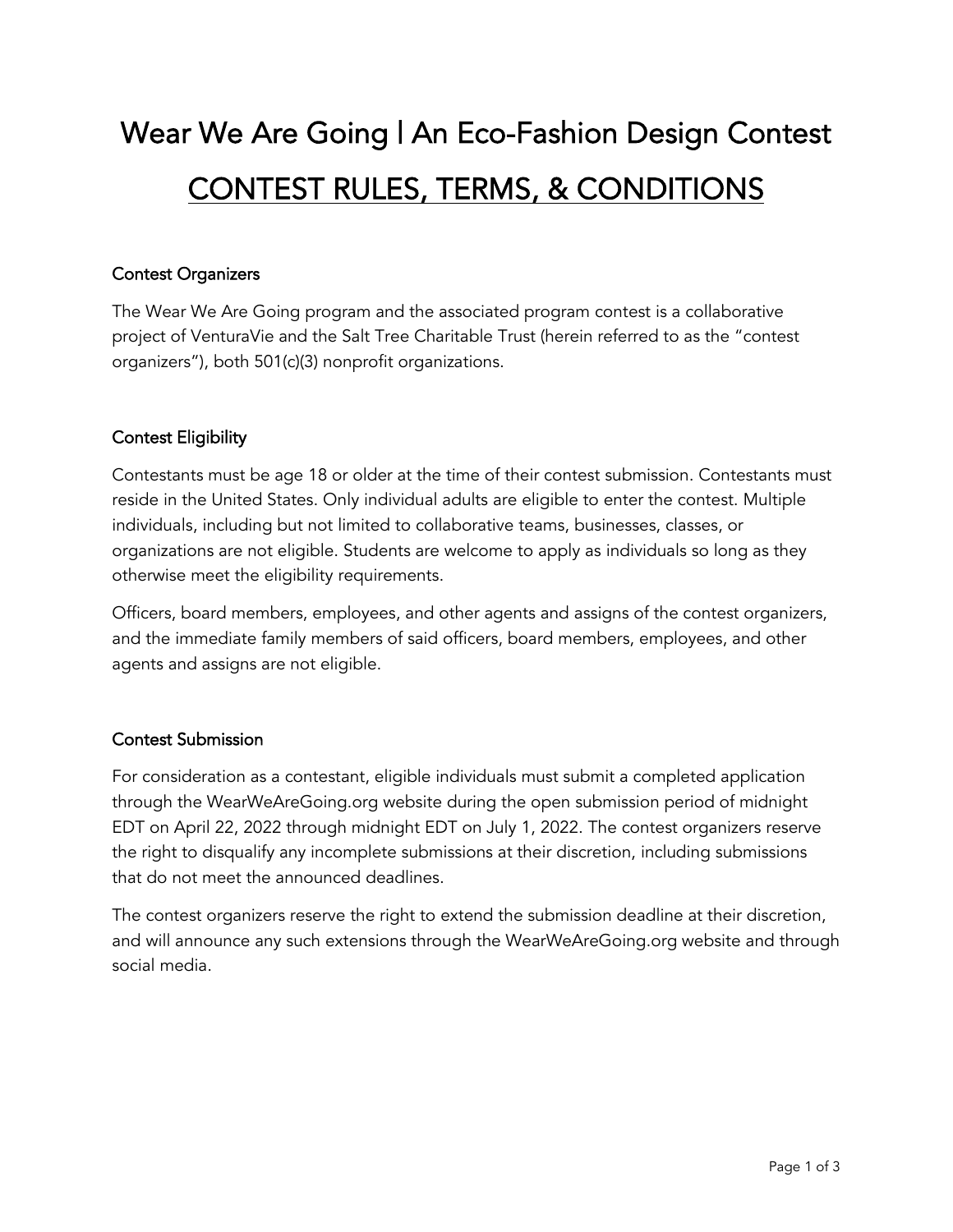## Submission Criteria

Submissions should be for an original fashion design. The design must be a full-body look (such as, but not limited to, a suit, dress, trousers and top, shorts and top, or full-body coat). The design must be wearable, and it must allow the wearer a reasonable range of motion. The design must use materials and resources to which the contestant would have access to execute the design plan.

Submissions will be judged by a panel selected by the contest organizers. Judges will consider ecology and artistry of submissions as contest criteria. This may include analyzing the embodied energy (resource use) of the design, the life cycle (durability, opportunity for repurpose, or biodegradability) of the design, how well the design addresses the contest themes (beauty, resilience, and adaptation), and any unique stories, purposes, or innovations from the design.

Contestants confirm that any and all material furnished for this contest is either their own or otherwise authorized for such use without obligation to them or any third party. This includes, but is not limited to, their contest design and their submitted application materials. The design should not reference trademarks or famous individuals (such as corporate brands or political figures).

#### Contest Finalists

A subset of contestants will be chosen by the judging panel as contest finalists. Contestants will be notified if they are chosen as a contest finalist no later than midnight EDT on July 15, 2022. For consideration as a finalist, selected contestants must construct their design as proposed in their original submission. Selected contestants must also submit a completed finalist application that will include video of the constructed design in closeup, from all perspectives, and being worn and in motion. The finalist application and submission instructions will be provided to selected contestants by the contest organizers no later than midnight EDT on July 25, 2022.

Selected contestants must complete the finalist application before midnight EDT on September 5, 2022. The contest organizers again reserve the right to disqualify any incomplete submissions or any submissions not received by the announced deadlines at their discretion.

#### Fair Use

Contestants agree to the participation in interviews and consent to the use of quotes, the taking of audio recordings, and the taking of photographs and/or video images of them and their work for the Wear We Are Going program by the contest organizers. Contestants grant